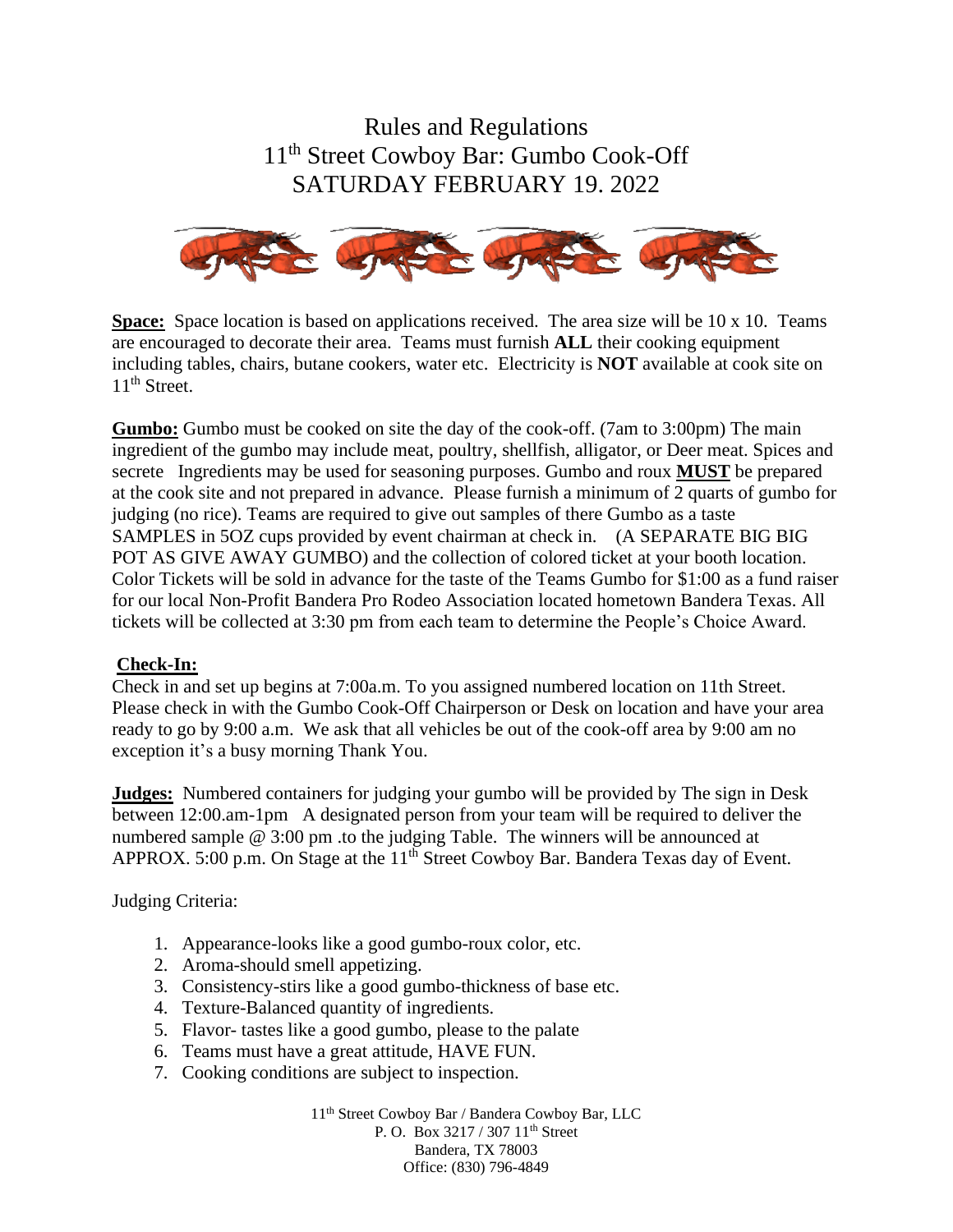Failure to follow these rules will be grounds for disqualifications. The Gumbo Coordinator, Representatives of 11<sup>th</sup> Street Cowboy Bar reserves the right to make additional regulations as situations warrant. Decisions of this committee and judges are final.

#### **Awards:**

There will be five (5) awards given:  $1^{st\text{-$$1000}}$ ,  $2^{nd}$  -\$500  $3^{rd}$  Place\$200 a Showmanship Award and the People's Choice Award. The Showmanship award will be given to the team that shows the MOST CREATIVITY and fun in the design of their booth. People Choice Award will be given to the team with the most tickets Sold and donated to our Selected Non-Profit in Bandera Texas.

### NO DRINKS OR MARDI GRAS SOUVENIRS TO BE SOLD FROM COOK TEAM LOCATIONS.

#### **Requirements and Safety:**

1) Limited Glass bottles and/or glass containers will be allowed in the cook-off area.

2) Please no outside food or drinks (except for cooking purposes).

11<sup>th</sup> Street Cowboy will provide all alcoholic / Non-alcoholic for Sale during this event. Cookers will be allowed to BYOB (bring your own bottle to this event and into 11<sup>th</sup> Street Cowboy Bar.) AT NO COST.

3) Please make sure your area is clean and all trash has been removed from your site before leaving. Please have your area vacated by 8pm Saturday, February.19. 2022

4) 11th Street Cowboy Bar / Bandera Cowboy Bar LLC has the right to refuse or accept any application.

5) 11<sup>th</sup> Street Cowboy Bar / Bandera Cowboy Bar LLC // and or Selected Non-Profit Bandera Pro Rodeo Association and or its officers, agents, employees, and other representatives shall not be held liable for, and they are hereby released from liability for any damages, loss, harm or injury to the person or property of the cook-off, any of its officers, agents, employees or other representatives, resulting from theft, fire, water, weather, accident or other cause. Cook-off participants hold 11<sup>th</sup> Street Cowboy Bar / Bandera Cowboy Bar LLC // AND or THE NON-Profit Bandera Pro Rodeo Association harmless from any claims, demands, suits, liability, damages, loss costs, attorney fees and expenses of whatever kind or nature, which might result from or arise from any action or failure to act on the part of the cook-off participant or any of it's officers, agents, employees or other representatives.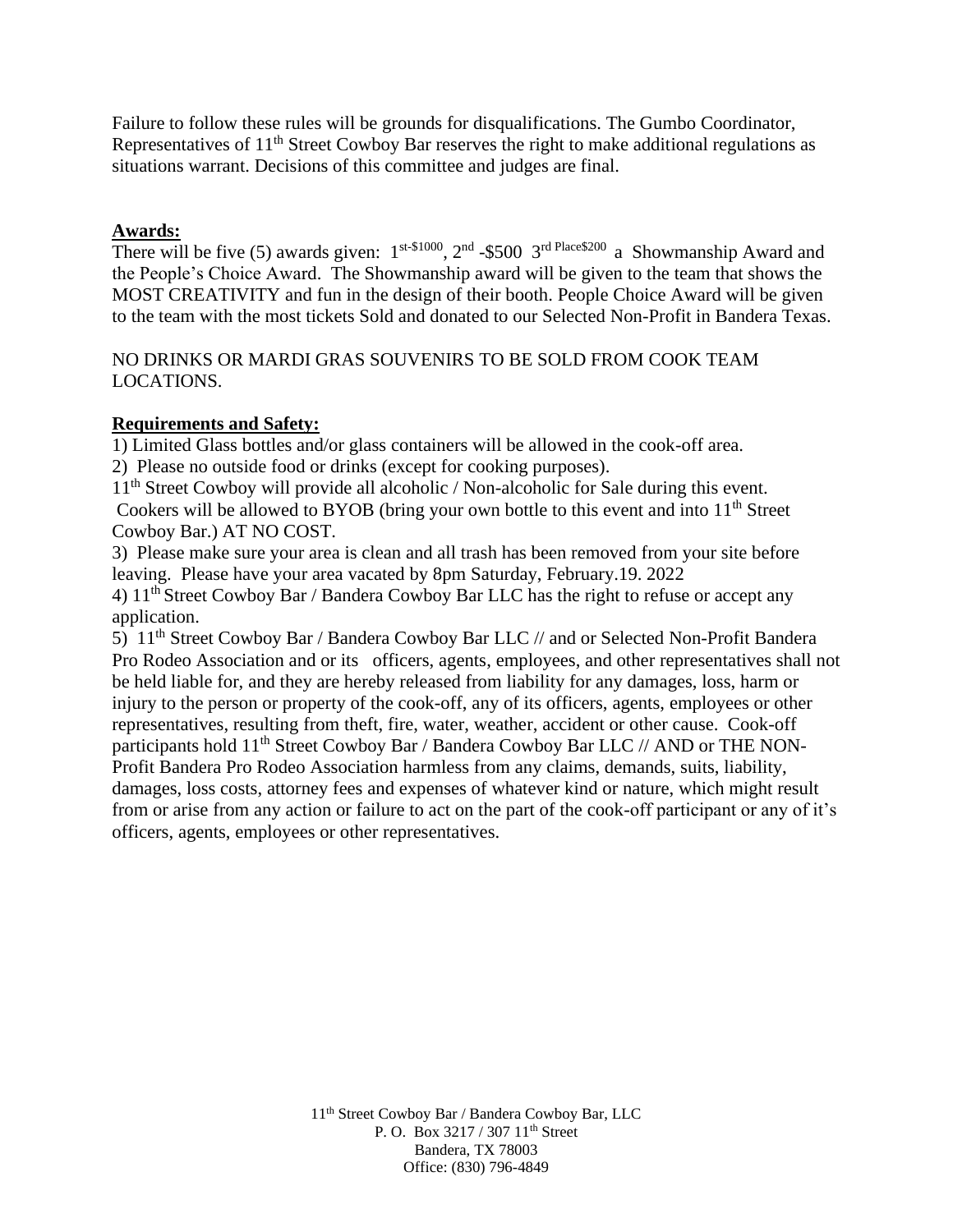## Registration Form 11th Street Cowboy Bar Gumbo Cook-Off SATURDAY FEBRUARY 19, 2022



| Address: |  |  |  |  |  |  |
|----------|--|--|--|--|--|--|
|          |  |  |  |  |  |  |
|          |  |  |  |  |  |  |

Name of Gumbo & Team Members (Max of 4 cooks including head cook):

Each Team will Receive 4-- SATURDAY FEBRUARY 19, 2022, Passes to enter 11th Street and Enjoy the Entertainment all day and Night. ENTRY COST VALVE WORTH \$140.00 NO COST TO TEAM MEMBERS.

\_\_\_\_\_\_\_\_\_\_\_\_\_\_\_\_\_\_\_\_\_\_\_\_\_\_\_\_\_\_\_\_\_\_\_\_\_\_\_\_\_\_\_\_\_\_\_\_\_\_\_\_\_\_\_\_\_\_\_\_\_\_\_\_\_\_\_\_\_\_\_\_\_\_\_\_\_\_

\_\_\_\_\_\_\_\_\_\_\_\_\_\_\_\_\_\_\_\_\_\_\_\_\_\_\_\_\_\_\_\_\_\_\_\_\_\_\_\_\_\_\_\_\_\_\_\_\_\_\_\_\_\_\_\_\_\_\_\_\_\_\_\_\_\_\_\_\_\_\_\_\_\_\_\_\_\_

### **Entry Fee**

# \$150.00 ENTRY FEE PER GUMBO ENTRY ALL ENTRY'S MUST BE IN BY FEBRUARY 10,2022 LIMITED SPACE. (MAX 25 TEAMS)